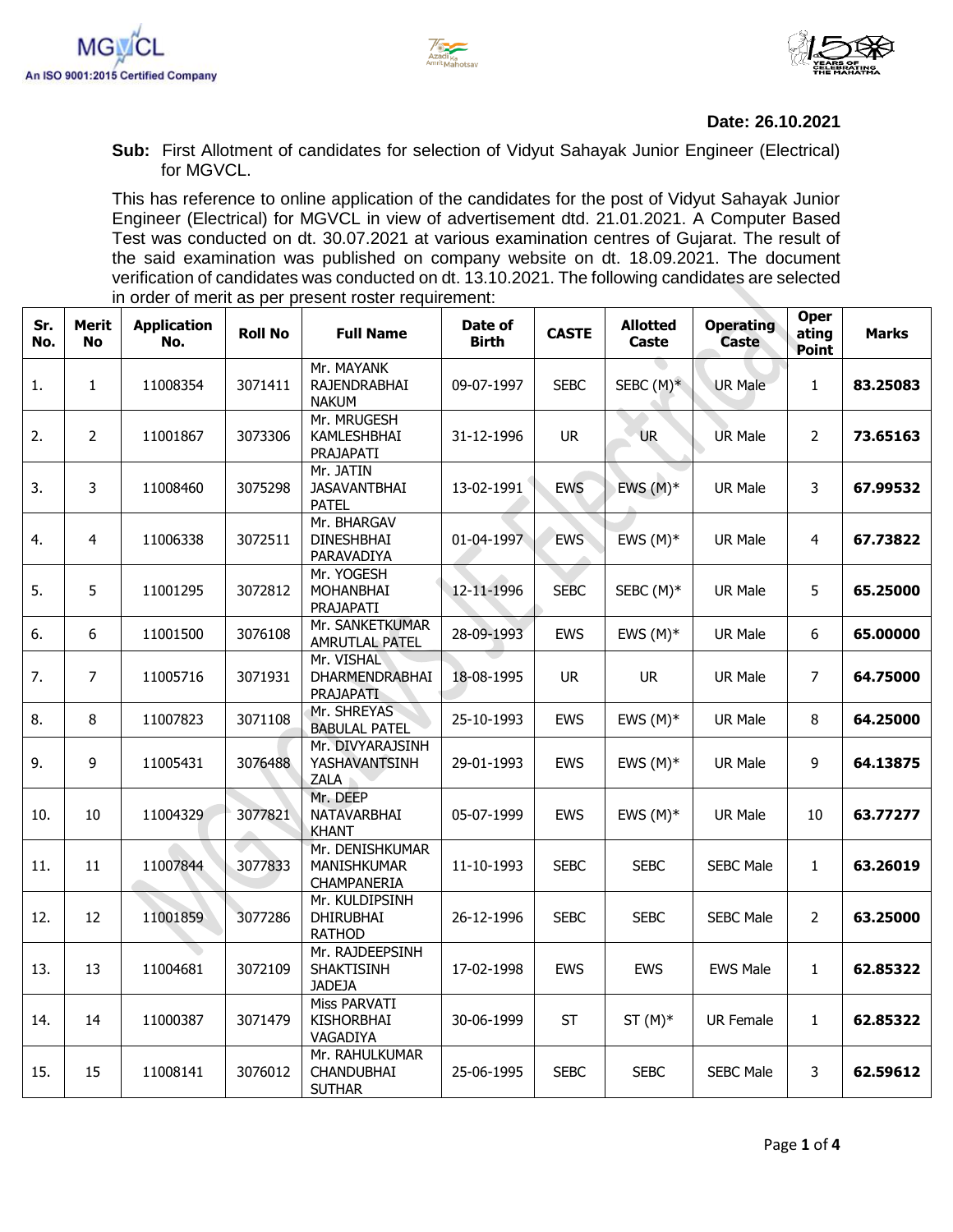





| Sr.<br>No. | <b>Merit</b><br><b>No</b> | <b>Application</b><br>No. | <b>Roll No</b> | <b>Full Name</b>                                     | Date of<br><b>Birth</b> | <b>CASTE</b>    | <b>Allotted</b><br>Caste | <b>Operating</b><br>Caste | <b>Oper</b><br>ating<br><b>Point</b> | <b>Marks</b> |
|------------|---------------------------|---------------------------|----------------|------------------------------------------------------|-------------------------|-----------------|--------------------------|---------------------------|--------------------------------------|--------------|
| 16.        | 16                        | 11006879                  | 3077197        | Mr. KEVAL<br><b>NATVARLAL</b><br><b>SOJITRA</b>      | 18-08-1998              | <b>EWS</b>      | <b>EWS</b>               | <b>EWS Male</b>           | $\overline{2}$                       | 62.50000     |
| 17.        | 18                        | 11001134                  | 3076655        | Mr. KASHYAP<br><b>JITUBHAI</b><br><b>NIMAVAT</b>     | 22-05-1996              | <b>SEBC</b>     | <b>SEBC</b>              | <b>SEBC Male</b>          | 4                                    | 62.00000     |
| 18.        | 20                        | 11007915                  | 3071636        | Mr. PRIYANK<br>YOGESHBHAI<br><b>RAJVIR</b>           | 16-02-1998              | <b>EWS</b>      | <b>EWS</b>               | <b>EWS Male</b>           | 3                                    | 60.79638     |
| 19.        | 21                        | 11004394                  | 3076639        | Mr. KARAN KESHAV<br><b>PARMAR</b>                    | 05-10-1994              | <b>SEBC</b>     | <b>SEBC</b>              | <b>SEBC Male</b>          | 5                                    | 60.50000     |
| 20.        | 26                        | 11008708                  | 3075223        | Mr. RAVIRAJ<br>MAHENDRADAN<br><b>GADHAVI</b>         | 06-06-1998              | <b>SEBC</b>     | <b>SEBC</b>              | <b>SEBC Male</b>          | 6                                    | 59.92842     |
| 21.        | 27                        | 11000021                  | 3070673        | Mr. KARANKUMAR<br>MAHENDRAKUMAR<br><b>SATHVARA</b>   | 11-10-1998              | <b>SEBC</b>     | <b>SEBC</b>              | <b>SEBC Male</b>          | 7                                    | 59.92842     |
| 22.        | 48                        | 11009227                  | 3075042        | Ms. SHIVANI<br>PARAG DAVE                            | 01-02-1995              | <b>UR</b>       | UR.                      | <b>UR Female</b>          | $\overline{2}$                       | 57.50000     |
| 23.        | 51                        | 11004573                  | 3075200        | Mr. DHRUVKIRAN<br>PARSOTTAM<br><b>MAKWANA</b>        | 27-08-1993              | <b>SC</b>       | <b>SC</b>                | SC Male                   | 1                                    | 57.36552     |
| 24.        | 69                        | 11004092                  | 3077414        | Miss TANVIBEN<br>BHAILALBHAI<br><b>PATEL</b>         | 20-06-1997              | UR <sub>/</sub> | <b>UR</b>                | <b>UR Female</b>          | 3                                    | 56.25000     |
| 25.        | 105                       | 11002075                  | 3077657        | Mr. JEETESH<br><b>MAHESHBHAI</b><br><b>GAMIT</b>     | 19-11-1995              | <b>ST</b>       | <b>ST</b>                | ST Male                   | 1                                    | 54.00000     |
| 26.        | 109                       | 11002671                  | 3076922        | Ms. DENISHA<br>PRAVINBHAI<br>PANKHANIYA              | 20-02-1997              | <b>UR</b>       | <b>UR</b>                | <b>UR Female</b>          | 4                                    | 53.77746     |
| 27.        | 130                       | 11003295                  | 3071304        | Miss LEESA<br><b>JAGDISHBHAI</b><br><b>AGHERA</b>    | 07-11-1995              | <b>EWS</b>      | EWS $(M)^*$              | <b>UR Female</b>          | 5                                    | 52.75230     |
| 28.        | 189                       | 11003212                  | 3073442        | Ms. RUCHITA<br>SARJUBHAI RAVAL                       | 14-12-1998              | <b>SEBC</b>     | <b>SEBC</b>              | <b>SEBC</b><br>Female     | 1                                    | 50.75000     |
| 29.        | 215                       | 11006699                  | 3074213        | Mr. KIRANBHAI<br><b>HARVINDBHAI</b><br><b>RATHVA</b> | 05-05-1995              | <b>ST</b>       | ST                       | ST Male                   | $\overline{2}$                       | 49.93311     |
| 30.        | 237                       | 11009831                  | 3078026        | Mr. SNEHALKUMAR<br>HASMUKHBHAI<br><b>PATEL</b>       | 12-05-1996              | <b>ST</b>       | <b>ST</b>                | ST Male                   | 3                                    | 49.25000     |
| 31.        | 263                       | 11006189                  | 3073961        | Mr. SUMYELBHAI<br>VANSABHAI GAMIT                    | 12-10-1996              | <b>ST</b>       | <b>ST</b>                | ST Male                   | $\overline{4}$                       | 48.75000     |
| 32.        | 276                       | 11002379                  | 3074416        | Mr.<br>PRASHANTKUMAR<br>LAXMANBHAI<br><b>KUNVAR</b>  | 31-07-1995              | <b>ST</b>       | <b>ST</b>                | ST Male                   | 5                                    | 48.45534     |
| 33.        | 295                       | 11005744                  | 3073704        | Mr. JATINKUMAR<br>RAMESHBHAI<br><b>RATHWA</b>        | 01-05-1997              | <b>ST</b>       | <b>ST</b>                | ST Male                   | 6                                    | 48.13908     |
| 34.        | 326                       | 11007757                  | 3077397        | Miss RUPAL<br>MAGANBHAI<br><b>PONKIA</b>             | 19-06-1997              | EWS             | <b>EWS</b>               | <b>EWS Female</b>         | $\mathbf{1}$                         | 47.50000     |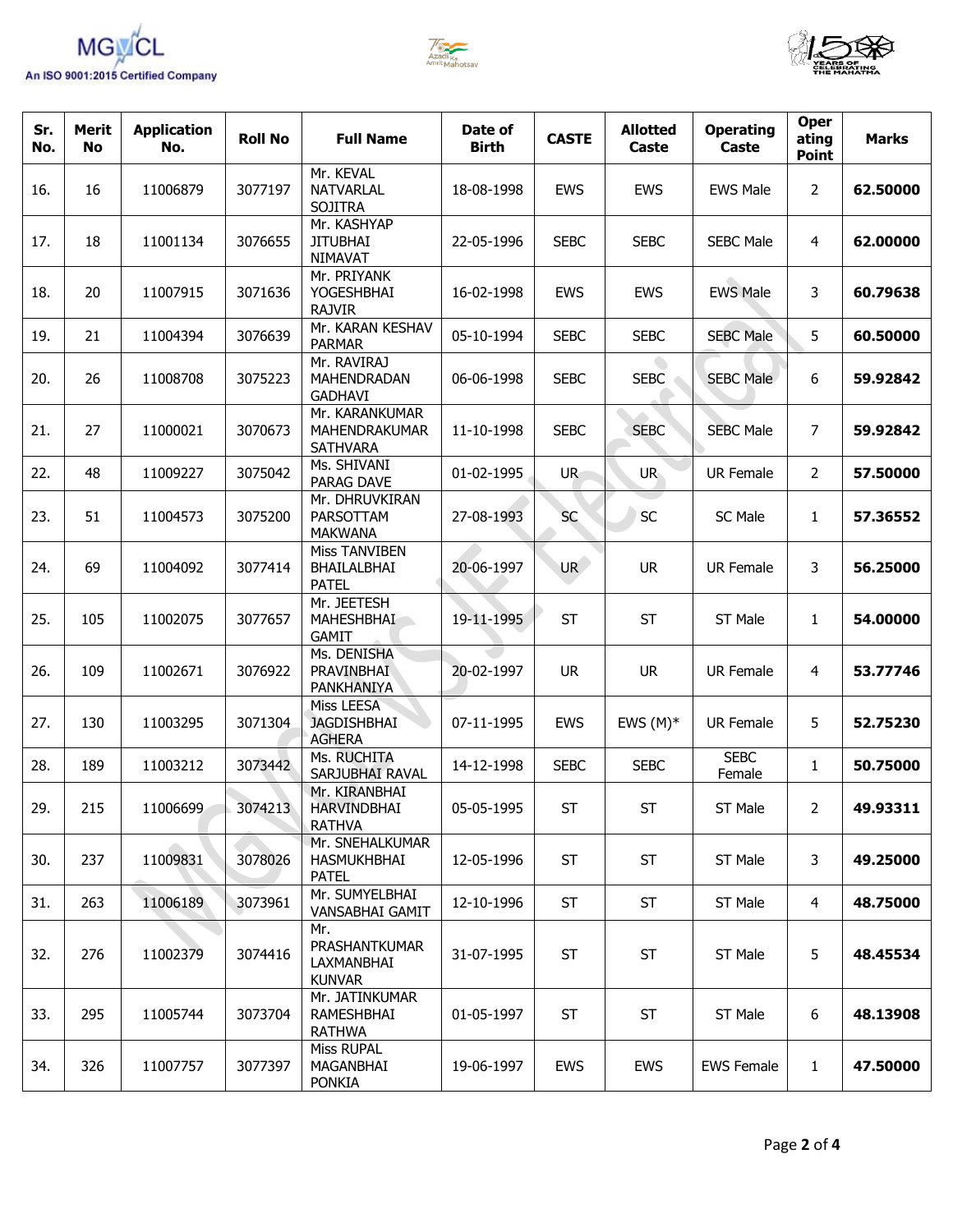





| Sr.<br>No. | Merit<br>No | <b>Application</b><br>No. | <b>Roll No</b> | <b>Full Name</b>             | Date of<br><b>Birth</b> | <b>CASTE</b> | <b>Allotted</b><br>Caste | <b>Operating</b><br>Caste | <b>Oper</b><br>ating<br><b>Point</b> | <b>Marks</b> |
|------------|-------------|---------------------------|----------------|------------------------------|-------------------------|--------------|--------------------------|---------------------------|--------------------------------------|--------------|
| 35.        | 327         | 1000922                   | 3075721        | Ms. POOJA<br>ASHOKBHAI PATEL | 21-12-1997              | SEBC         | <b>SEBC</b>              | <b>SEBC</b><br>Female     |                                      | 47.50000     |

\*(M) stands for merit which implies those candidates who have been allotted against requirement of UR.

As per the merit order and roster requirement, the above candidates except for ST Category candidates are hereby called for induction training scheduled at*"Gujarat Energy Training and Research Institute, Besides 132 Kv Substation, Gotri Road, Vadodara, Gujarat – 390021." On dt. 10.11.2021 at 9 am***.** The appointment letters to above candidates are under issuance.

The above selection is done considering 33 % reservation for women. The cut – off marks compared to male candidates is reduced for maintaining 33 % reservation for women up to the required women candidates available to maintain 33 % reservation.

There are many candidates who have scored identical marks. As per the provisions of GSO-156, these candidates have been selected in order of their date of birth i.e. the older candidates have been placed ahead of younger ones and subsequently, on the basis of alphabetical order of their first name.

The roster category candidates who have not been given relaxation in upper age limit are shown as meritorious candidates till the requirement of unreserved category candidates is fulfilled. The roster category candidates who have been given relaxation in age have been appointed against their respective roster category.

The ST Category candidates are selected subject to verification of their caste certificate by the scrutiny committee formed under Scheduled Tribe Development Department of Government of Gujarat. They may be given appointment only after clearance is received from the scrutiny committee regarding validation of their caste certificate. The ST Category candidates are not issued appointment letter at present and therefore, they shall not attend the induction program scheduled at*"Gujarat Energy Training and Research Institute, Besides 132 Kv Substation, Gotri Road, Vadodara, Gujarat – 390021." On dt. 10.11.2021 at 9 am*.

The candidates are proposed to be selected based on their declaration of scoring 55% in final year of graduation as per result sheet submitted by them and also based on clarification given by concerned Institute/College/University where the candidates have completed their graduation on having secured more than 55% in final year of graduation by the said candidates.

Candidate at Sr. No. (11) Shri Denishkumar Manishkumar Champaneria who has not attended document verification process is again called for document verification on dt. 30.10.2021 at Corporate Office, MGVCL, Baroda as he had not attended document verification on dt. 13.10.2021. He is not issued appointment letter at present.